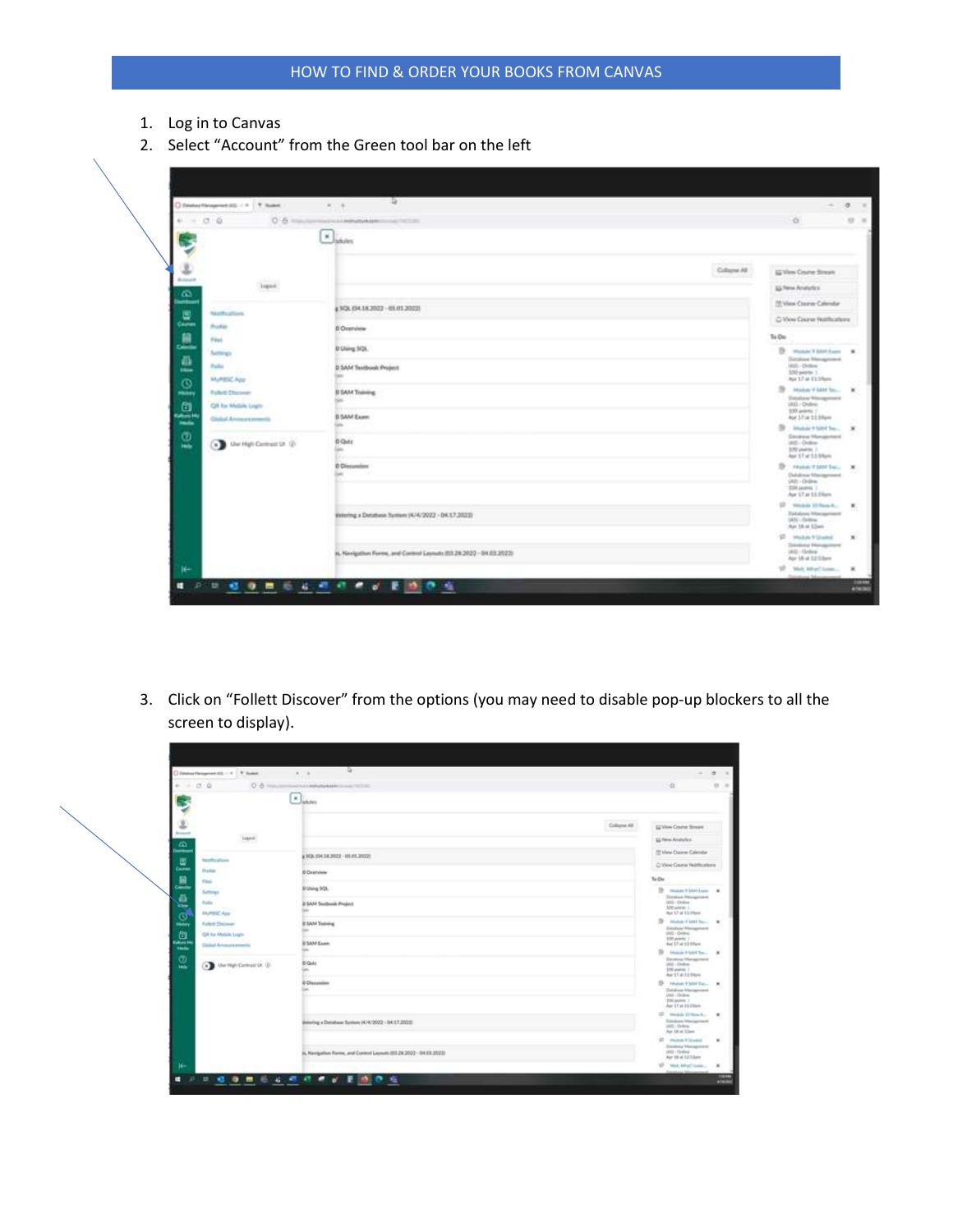4. Select the term that you want to find books. Please note that if you are taking classes during multiple terms (12 week, express), you will need to repeat these steps for each term. Then select "Purchase All Materials."

| C Anatiune                          | X . C Summitteend Adapt L-A  T. Summ.                                                                                                                                       |                                                                                                               | One grandman is aware you find. | 世                                |
|-------------------------------------|-----------------------------------------------------------------------------------------------------------------------------------------------------------------------------|---------------------------------------------------------------------------------------------------------------|---------------------------------|----------------------------------|
| <b>Q &amp; America</b><br>$+ - 0.9$ | the Adam program start in a concentration<br>Follett Discover - PALM MACH STATE COLLEGE                                                                                     |                                                                                                               |                                 | $\equiv \alpha$<br>$\circ$<br>ाह |
|                                     | My Courses My Waterials Lite                                                                                                                                                |                                                                                                               |                                 |                                  |
|                                     | O My Courses                                                                                                                                                                |                                                                                                               |                                 |                                  |
|                                     | Way online cars be shapped ampelhere, or picked up at your campus stars.<br>Select specific courses below to access widens or digital content that your instructor adopted. | Select below to audity purchase all required and recommended course materials based on your course achietism. |                                 |                                  |
|                                     | Swinst Nerma<br>Joseph Fall Trees<br>$\sim$                                                                                                                                 | <b>Vipilata</b>                                                                                               |                                 |                                  |
|                                     | <b>Purchase All Materials</b><br>Database Management (AS)<br>the Hancos that thing had him 2002 Second A.                                                                   | Introduction to Programming (AA)<br>consideration contributions and sport office twenty                       |                                 |                                  |
|                                     | Mostlag for Collis/Freund<br>Aboris/Sebok/Manks/Membout's Plan<br>×                                                                                                         | Fregramming Legit & Design Gordo<br>Access Candi.                                                             |                                 |                                  |
|                                     | Congage (solimber), I bent (8 months),<br>Tel Biblion                                                                                                                       |                                                                                                               |                                 |                                  |
|                                     |                                                                                                                                                                             |                                                                                                               |                                 |                                  |
| ٠<br>$\overline{\phantom{a}}$<br>趆  | の最後<br>$\bullet$ of                                                                                                                                                         | 嘛                                                                                                             |                                 | <b>ANGE</b>                      |

5. This will take you directly to the bookstore's website to show you the required materials and allow you to populate your cart and place your order. If there are choices (\*rent, digital, buy new, buy used), it will be shown. You will also see an option on this page that allows you to print a book list. This book list may be helpful if you are shopping at the store in person.

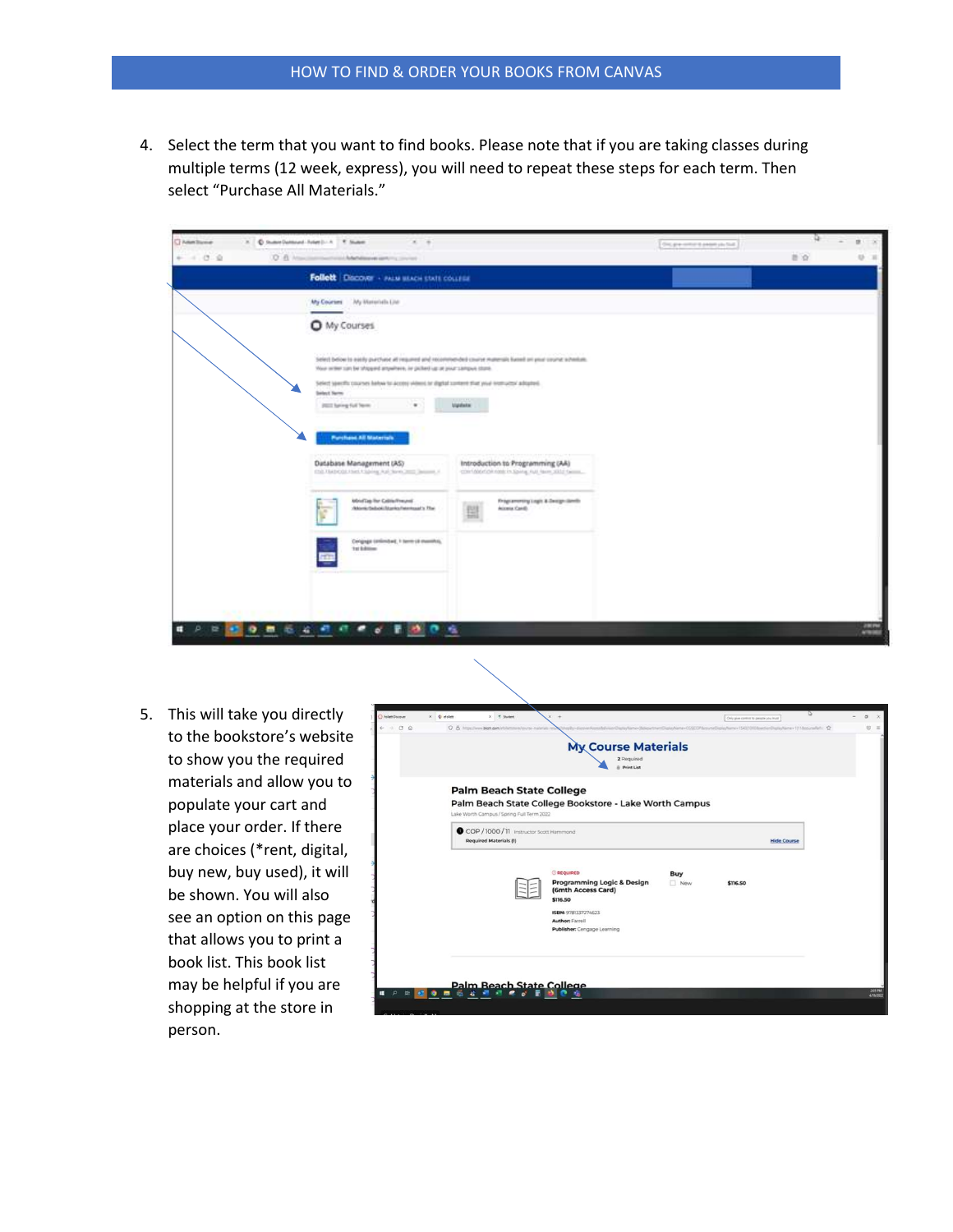6. If you have classes on multiple campuses, they will be separate, and you will have multiple shopping bags when you check out.

| <b>C</b> Follett Discover      | $\times$ 0 efoliett                   | $\times$ +                                                                                                                                                                                                              |   |
|--------------------------------|---------------------------------------|-------------------------------------------------------------------------------------------------------------------------------------------------------------------------------------------------------------------------|---|
| $\leftarrow$ $\rightarrow$ C Q |                                       | O 8 https://www.bkstr.com/efoliattstore/bag                                                                                                                                                                             | ☆ |
|                                |                                       | $\rightarrow$                                                                                                                                                                                                           |   |
|                                | <b>Your Other Bags</b>                |                                                                                                                                                                                                                         |   |
|                                | <b>BOOKSTORE</b><br>Lake Worth        | You have 1 items in your Palm Beach State<br>College Bookstore - Lake Worth Campus bag.<br>Head over and finish checking out with the item(s) that are<br>still in your Palm Beach State College Bookstore - Lake Worth |   |
|                                |                                       | Campus bag.<br>VIEW BAG -                                                                                                                                                                                               |   |
|                                |                                       | You have 1 items in your Palm Beach State<br>College Bookstore - Boca Raton Campus bag.                                                                                                                                 |   |
|                                | <b>BOOKSTORE</b><br><b>Boca Raton</b> | Head over and finish checking out with the item(s) that are<br>still in your Palm Beach State College Bookstore - Boca Raton<br>Campus bag.                                                                             |   |
|                                |                                       | VIEW BAG +                                                                                                                                                                                                              |   |
|                                |                                       |                                                                                                                                                                                                                         |   |

7. When you go to your Bag, you will see the items you chose. As long as everything is correct, click green "Checkout" button.

| \$31.99<br>Subtotal<br>CHECKOUT →<br><b>WE ACCEPT</b><br><b>P</b> PayPal <b>P</b> PayPal CREDIT<br>No Interest if Paid in Full Within 6 Months (on orders \$99+) with PayPal Credit.<br>See Terms.<br>Have a promo code?<br><b>APPLY</b><br>Promo Code<br>One promo code per order<br>FYI: You may receive your order in multiple |
|-----------------------------------------------------------------------------------------------------------------------------------------------------------------------------------------------------------------------------------------------------------------------------------------------------------------------------------|
|                                                                                                                                                                                                                                                                                                                                   |

8. It is possible that you will have items at multiple stores when checking out. Each campus has its own online store. You may see a message at the bottom of your screen that says "Your Other Bags." Make sure to complete the following check out process for each campus.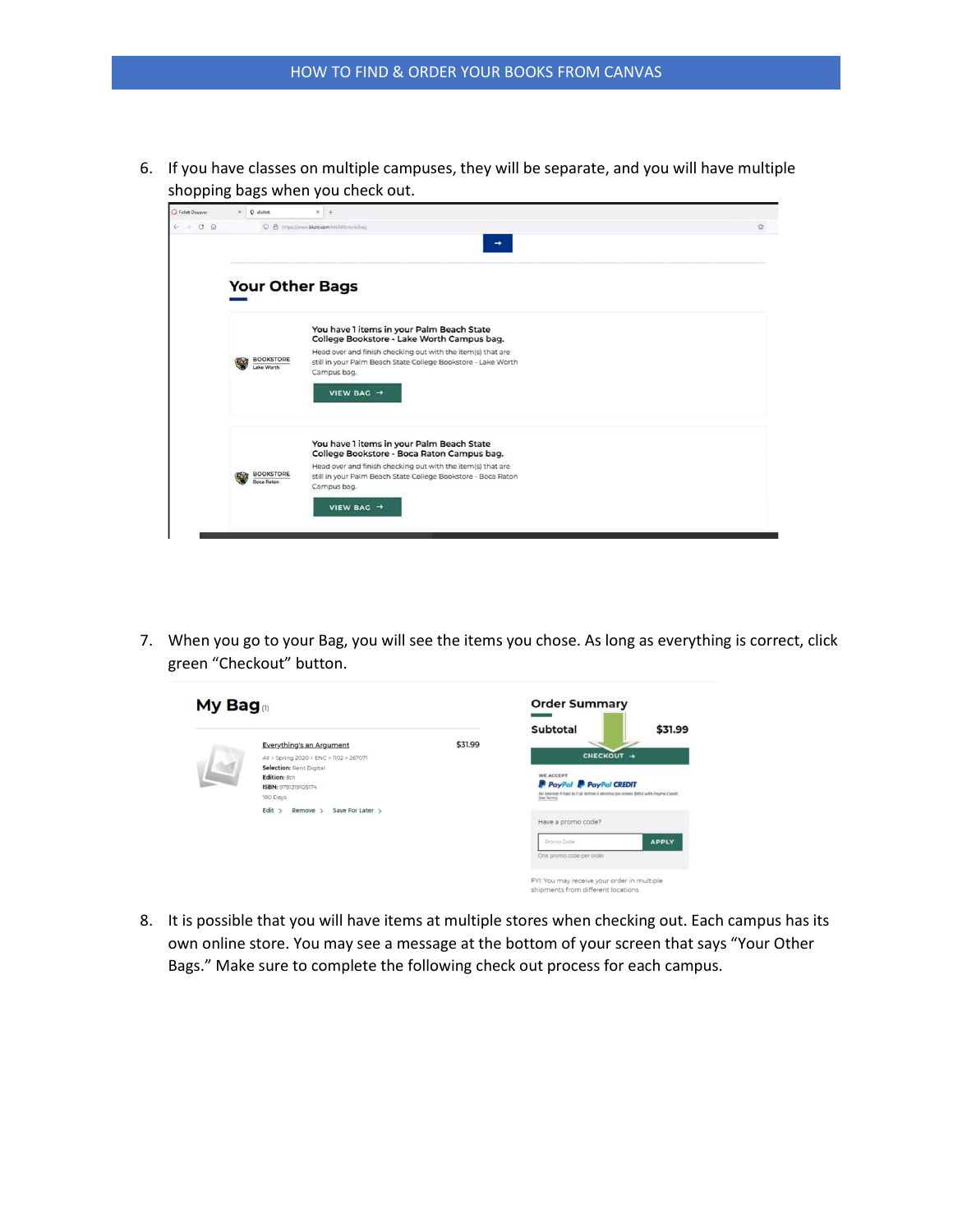## HOW TO FIND & ORDER YOUR BOOKS FROM CANVAS

| <b>Your Other Bags</b> |                                                                                         |  |
|------------------------|-----------------------------------------------------------------------------------------|--|
|                        |                                                                                         |  |
|                        | You have 1 items in your Palm Beach State<br>College Bookstore - Lake Worth Campus bag. |  |
|                        | Head over and finish checking out with the item(s) that are                             |  |
|                        | still in your Palm Beach State College Bookstore - Lake Worth<br>Campus bag,            |  |
|                        | VIEW BAG -                                                                              |  |

9. You will be asked if you would like to bookstore staff to fulfill your order with a different book condition if necessary. This means, if you chose "used" but the bookstore only has "new" left, we can change your order. If you choose no, the unavailable items will be cancelled, and you will need to place a new order for the unavailable items.



10. You will then be asked to sign in if you already have an account, create an account if you are new, or continue as a guest.